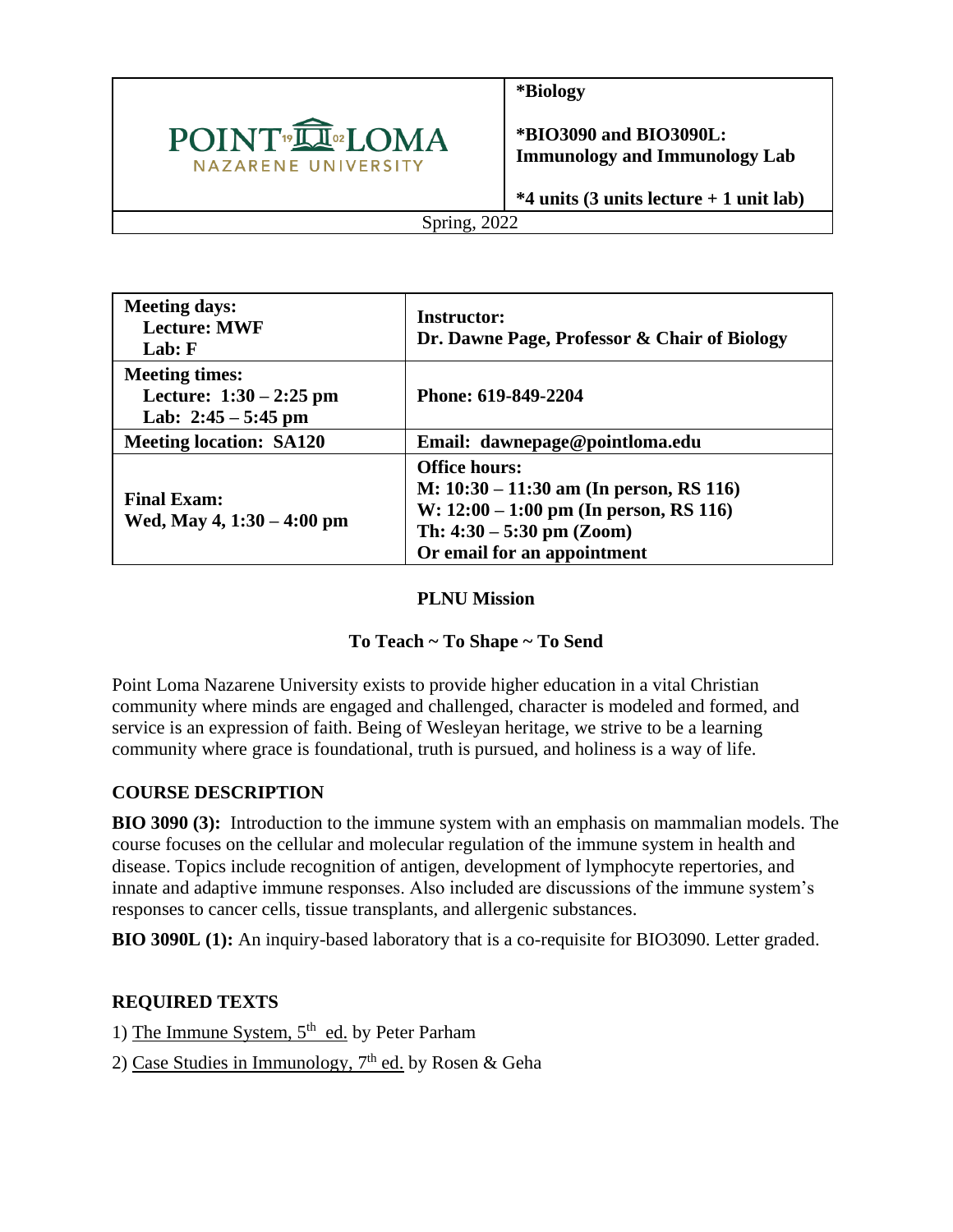### **COURSE LEARNING OUTCOMES**

Immunology students will be able to

1. analyze the genetics, biochemistry, cellular biology, and developmental biology of the immune system.

{Note: For those of you who have taken Advanced Cell Biology, you will find some common themes emerging in Immunology, namely cell compartments and vesicular traffic, endocytosis/phagocytosis, cell signaling, cytoskeletal reorganization, and apoptosis.}

- 2. analyze the ways in which the components of the immune system interact to protect organisms from disease.
- 3. analyze diseases of the immune system.
- 4. conduct immunology research, including designing and conducting at least one independent investigation.
- 5. analyze data, formulate conclusions, and design a follow-up experiment for each lab investigation.
- 6. analyze and present primary literature from the field of immunology.

# **COURSE CREDIT HOUR INFORMATION**

In the interest of providing sufficient time to accomplish the stated Course Learning Outcomes, this class meets the PLNU credit hour policy for a 4-unit class delivered over 15 weeks. It is anticipated that students will spend a minimum of 37.5 participation hours per credit hour on their coursework. For this course, students will spend an estimated 150 total hours meeting the course learning outcomes.

# **PLNU COPYRIGHT POLICY**

Point Loma Nazarene University, as a non-profit educational institution, is entitled by law to use materials protected by the US Copyright Act for classroom education. Any use of those materials outside the class may violate the law. **In particular, all homeworks, assignments, exams and laboratories are owned by Dr. Page and may not be shared with other individuals or groups outside of the students registered for the BIO3090, Spring, 2022.** 

### **PLNU ATTENDANCE AND PARTICIPATION POLICY**

Regular and punctual attendance at all class sessions is considered essential to optimum academic achievement. If the student is absent for more than 10 percent of class sessions, the faculty member will issue a written warning of de-enrollment. If the absences exceed 20 percent, the student may be de-enrolled without notice until the university drop date or, after that date, receive the appropriate grade for their work and participation.

### *Attendance at all labs and exams is required, unless you have a doctor's note excusing you.*

### **SPIRITUAL CARE**

Please be aware PLNU strives to be a place where you grow as whole persons. To this end, we provide resources for our students to encounter God and grow in their Christian faith.

If students have questions, a desire to meet with the chaplain or have prayer requests you can contact the Office of Spiritual Development.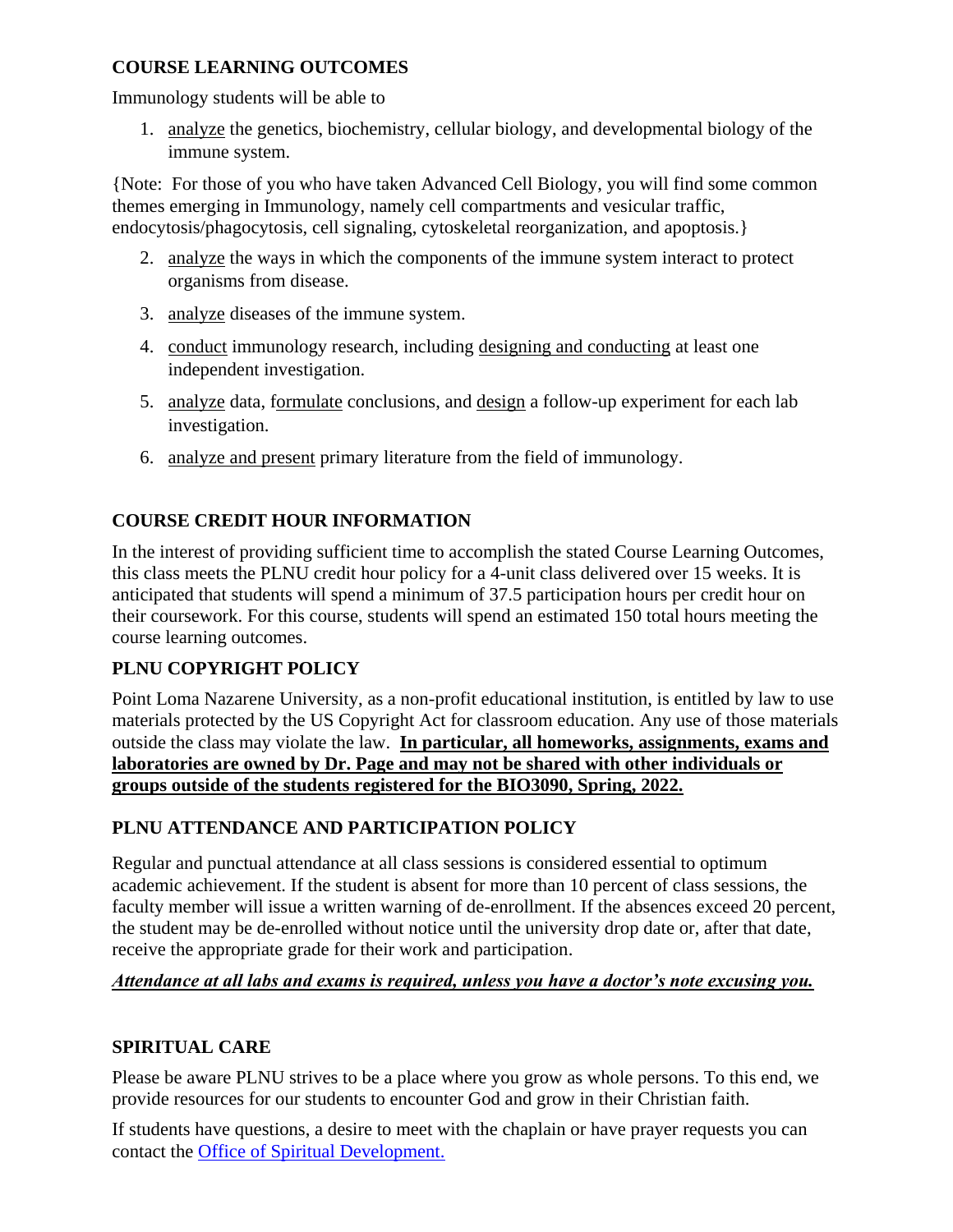# **PLNU ACADEMIC HONESTY POLICY**

Students should demonstrate academic honesty by doing original work and by giving appropriate credit to the ideas of others. Academic dishonesty is the act of presenting information, ideas, and/or concepts as one's own when in reality they are the results of another person's creativity and effort. A faculty member who believes a situation involving academic dishonesty has been detected may assign a failing grade for that assignment or examination, or, depending on the seriousness of the offense, for the course. Faculty should follow and students may appeal using the procedure in the university Catalog. See [Academic Policies](https://catalog.pointloma.edu/content.php?catoid=52&navoid=2919#Academic_Honesty) for definitions of kinds of academic dishonesty and for further policy information.

NOTE: We will do a lot of group work in this class, and I encourage you to work in groups; you have much to learn from each other. However, when you work together, each member of the group should be contributing to the final product, and each person must hand in their own homework. **Each assignment must be written in your own words, and no electronic files should be exchanged**. Work together, contribute to the final product, and don't copy someone else's work.

**It is also plagiarism if you use old homeworks, lab reports, exams, etc. to get ideas for how to complete current homeworks, labs, and exams**. In addition, if you use someone else's ideas, you will not get the benefit of figuring the assignment out on your own, which will greatly decrease your chance of success on the exams.

## **ASSESSMENT AND GRADING**

Grades will be based on the following:

| A 92-100      | $B+88-89$     | $C+78-79$     | $D+68-69$     | F Less than 60 |
|---------------|---------------|---------------|---------------|----------------|
| $A - 90 - 91$ | B 82-87       | $C$ 72-77     | D $62-67$     |                |
|               | $B - 80 - 81$ | $C - 70 - 71$ | $D - 60 - 61$ |                |

*Grading:* **1000 points total**: Please note that your grade for BIO3090 and BIO390L will be calculated together, and the same grade will be given for both courses. In addition, the following dates and times may be changed, as necessarily determined by the instructor.

580 Points: 4 exams – 100 pts, 140 pts, 140 pts, 200 pts (final exam)

100 Points: End of chapter homework

(I will randomly pick 7 of the homework assignments to grade; the 2 lowest grades will be dropped.)

| 60 Points:  | Reading Assignment Homework (Due at 1:30 pm) (The lowest 2 grades<br>will be dropped.) |
|-------------|----------------------------------------------------------------------------------------|
| 25 Points:  | Case Study Homework Quizzes (Due at 1:30 pm)                                           |
| 40 Points:  | Special Case Study Assignments                                                         |
| 15 Points:  | Lab Quizzes                                                                            |
| 180 Points: | Lab Reports, Lab Assignments, & Research Presentation                                  |

Late work policy: Late Reading Assignment Homework and Case Study Quizzes will not be accepted at all, since it is specific to that day's material. **They are due at 1:30 pm**. For other assignments, 10% will be deducted from the final grade for work that is one day late, and 20%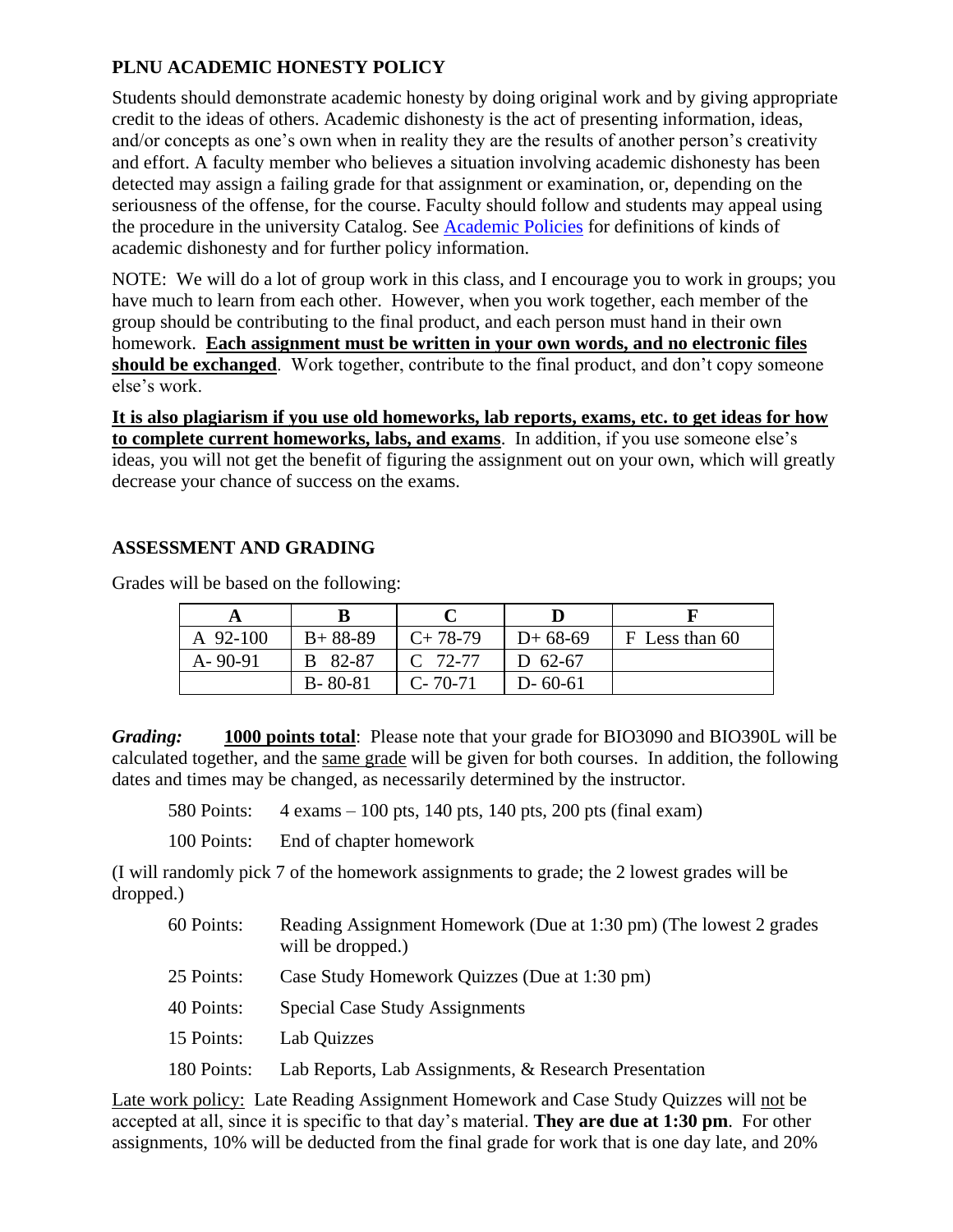will be deducted from the final grade for work that is two days late. *Note that late work will not be accepted after a graded assignment has been returned to the class.*

#### *Summary of Due Dates:*

**Exams:** 1) **2/18** during lab, 2) **3/5** during lab 3) **4/8** during lab 4) **5/4**, 1:30 pm – 4:00 pm (final exam)

Successful completion of this class requires taking the final examination **on its scheduled day**. The final examination schedule is posted on the Class Schedules site. No requests for early examinations or alternative days will be approved.

| <b>Major Lab Assignments:</b> | 2/1  | Lab Report 1 (Individual)           |
|-------------------------------|------|-------------------------------------|
|                               | 4/5  | Lab Report 2 (Individual)           |
|                               | 4/29 | Lab 3 Research Presentation (Group) |

#### **PLNU ACADEMIC ACCOMMODATIONS POLICY**

PLNU is committed to providing equal opportunity for participation in all its programs, services, and activities. Students with disabilities may request course-related accommodations by contacting the Educational Access Center (EAC), located in the Bond Academic Center [\(EAC@pointloma.edu](mailto:EAC@pointloma.edu) or 619-849-2486). Once a student's eligibility for an accommodation has been determined, the EAC will issue an academic accommodation plan ("AP") to all faculty who teach courses in which the student is enrolled each semester.

PLNU highly recommends that students speak with their professors during the first two weeks of each semester/term about the implementation of their AP in that particular course and/or if they do not wish to utilize some or all of the elements of their AP in that course.

Students who need accommodations for a disability should contact the EAC as early as possible (i.e., ideally before the beginning of the semester) to assure appropriate accommodations can be provided. It is the student's responsibility to make the first contact with the EAC.

#### **ASSIGNMENTS AT-A-GLANCE**

See the following page for a schedule of content and due dates for the whole semester. This schedule may be changed as needed.